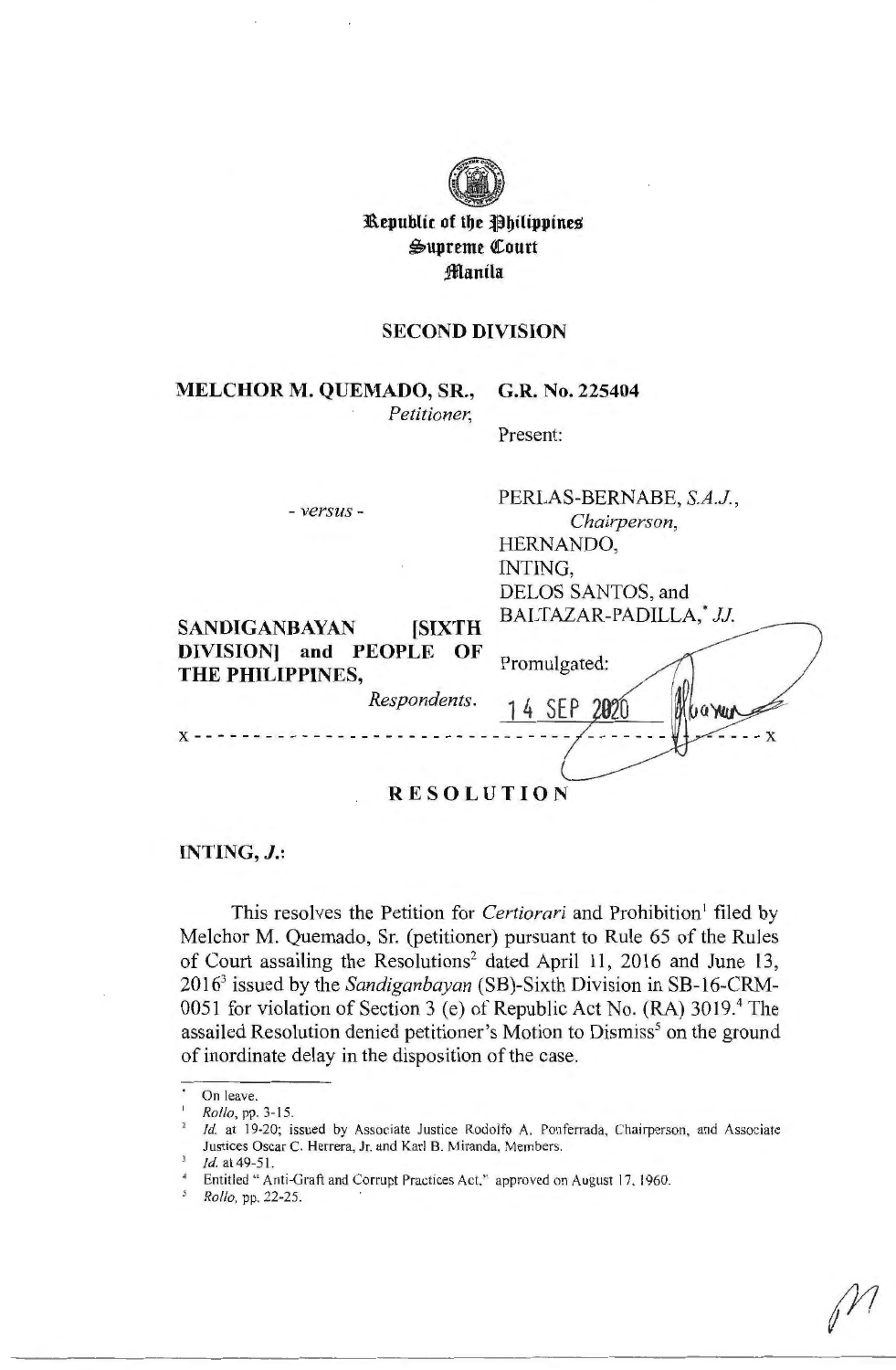#### *The Antecedents*

In a Letter<sup>6</sup> dated September 25, 2006, addressed to the Office of the Ombudsman (OMB)-Visayas, the members of the *Sangguniang Bayan* of the Municipality of Sta. Fe, Leyte called attention to the "irregular and unnecessary transaction" entered into by petitioner, who was then the mayor of the municipality. The letter, which the 0MB received on the same date, alleged, among others, that: (1) as local chief executive, petitioner approved the rental of an office space in Hayward Travelodge to be used by those involved in the preparation of a feasibility study of the municipality's Infrastructure for Rural Productivity Enhancement Sector Project; (2) the rental was unnecessary since an office space is readily available in the municipality, while Hayward Travelodge is 21 kilometers away; (3) Hayward Travelodge is owned by petitioner's brother, Anastacio M. Quemado; (4) the payment for the rent in the amount of  $P16,000.00$  was made out to petitioner who also received the check therefor. The letter was docketed as CPL-V-06- 0627 and treated as a regular complaint requiring further factual inquiry.<sup>7</sup>

On October 20, 2006, the OMB-Visayas endorsed the letter to the Commission on Audit (COA)-Regional Office No. VIII for the conduct of an audit examination on the alleged conflict of interest in the contract executed by and between petitioner and Hayward Travelodge.<sup>8</sup>

As it appeared that the COA took no action on the endorsement, Graft Investigation & Prosecution Officer (GIPO) II Alfred Yann G. Oguis (GIPO Oguis) submitted a Final Evaluation Report<sup>9</sup> dated October 23, 2012. In the report, GIPO Oguis recommended that CPL-V-06-0627 be "considered closed and terminated, without prejudice to the COA adverse report on the matter."<sup>10</sup> The recommendation was based on an evaluation of the letter dated September 25, 2006 and the finding that therein complainants "appear to be reporting a case for Malversation of Public Funds" against petitioner, but the concurrence of the elements of the crime is wanting.''

<sup>•</sup> Id. at 26-27.

<sup>7</sup> As culled from the Comment (On the Petition for *Certioruri* and Prohibition). *id.* at 78-79.

 $bl$  Id. at 79.

 $\frac{9}{1}$  Id. at 97-100.

 $10 - Id$ . at 99.

 $11$  *Id.* at 79.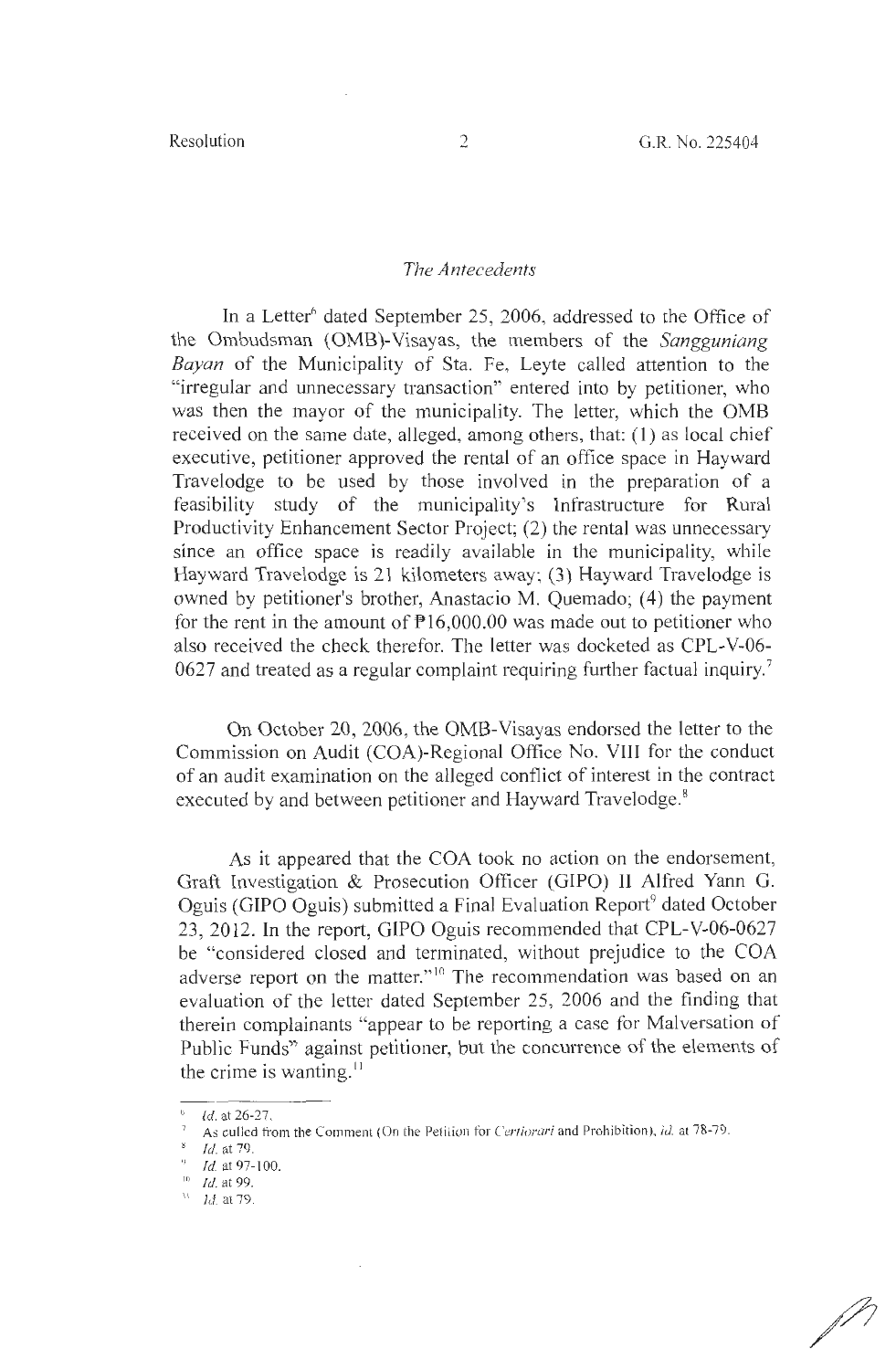On February 1, 2013, Ombudsman Conchita Carpio-Morales (Ombudsman Carpio-Morales) approved with modification the recommendation of the OMB-Visayas. Ombudsman Carpio-Morales wrote the following marginal note:

Dismissal of malversation case is in order. But DO Visayas is directed to consider if violation of Sec. 3(e) of RA 3019 and of the provisions of RA 9184 lies against respondent. DO Visayas is given thirty  $(30)$ days to submit its report hereon.<sup>12</sup> (Underscoring in the original.)

Subsequently, GIPO Oguis submitted another Final Evaluation Report<sup>13</sup> dated February 25, 2013, which treated the letter dated September 25, 2006 as a complaint for: (1) malversation of public funds; and (2) violation of RA 3019. In the report, GIPO Oguis found sufficient basis for further proceedings and recommended that:

x x x the subject CPL be UPGRADED for preliminary investigation for possible violation of Sec. 3(e) of RA 3019, as amended, in relation to RA 9184, and administrative adjudication for a possible offense of Grave Misconduct/Conduct Prejudicial to the Best Interest of the Service against Melchor M. Quemado, Sr., Municipal Mayor of Sta. Fe, Province of Leyte. <sup>14</sup>

On June 17, 2013, Ombudsman Carpio-Morales approved the Final Evaluation Report dated February 25, 2013. <sup>15</sup>

Meanwhile, on February 28, 2013, Graft Investigation Officer (GIO) III Rosemarie Semblante Tongco (Tongco) of the OMB-Visayas executed an Affidavit<sup>16</sup> to support the upgrading of the case for purposes of conducting a preliminary investigation on the alleged violation of Section 3(e) of RA 3019, as amended, in relation to RA 9184 known as the "Government Procurement Reform Act."<sup>17</sup> GIO Tongco's Affidavit

 $12$  *Id.* at 100.

<sup>&</sup>lt;sup>13</sup> *Id.* at 28-32.

 $^{\text{14}}$  *Id.* at 32.

 $^{15}$  Id.<br>  $^{16}$  Id.

*Id.* at 33-35.

<sup>&</sup>lt;sup>17</sup> Entitled "An Act Providing for the Modernization, Standardization and Regulation of the Procurement Activities of the Government and for Other Purposes," approved on January 10, 2003.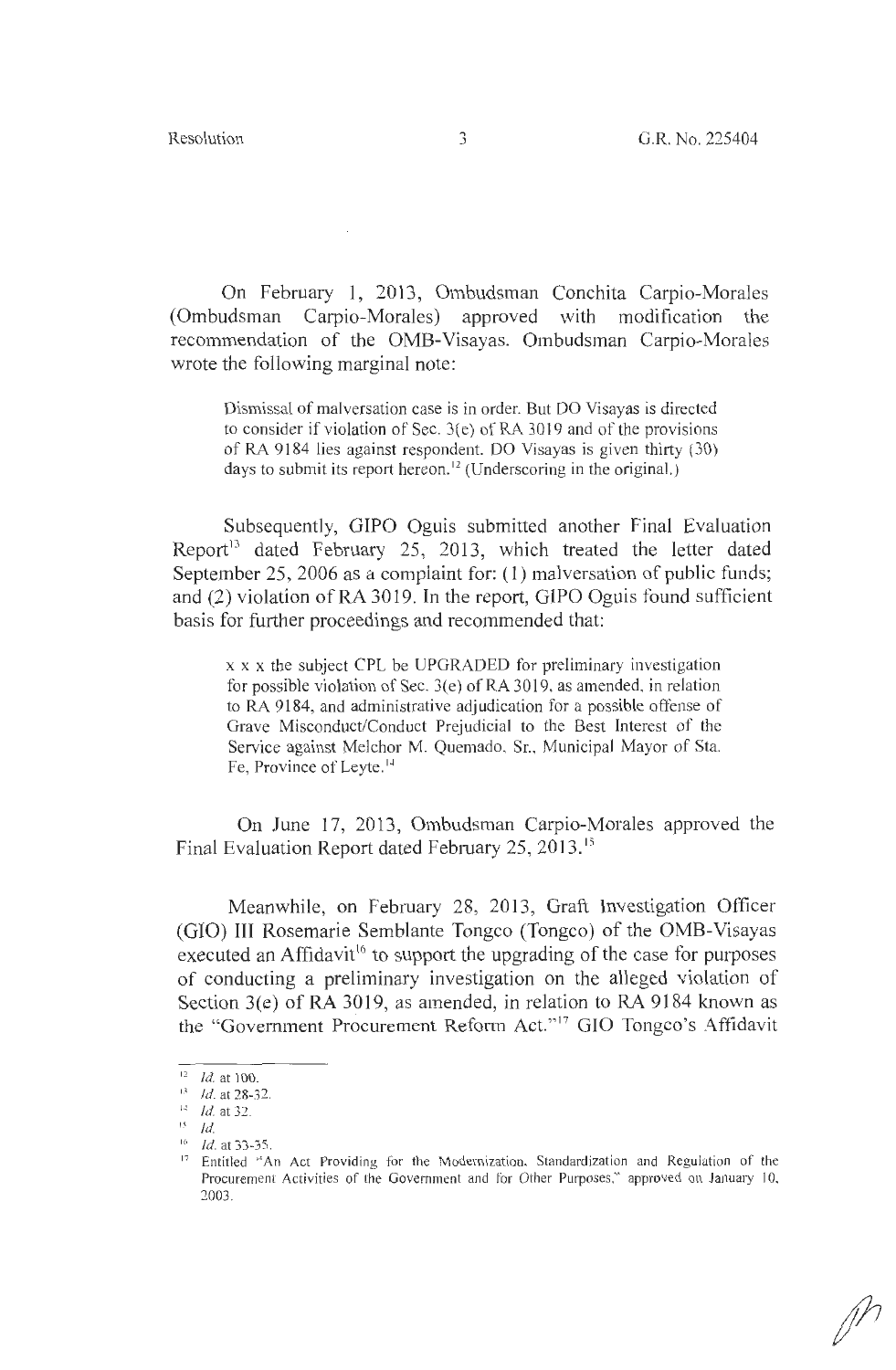was filed before the OMB-Visayas on March 11 , 2013 and docketed as OMB-V-C-13-0185.<sup>18</sup> In view thereof, the Public Assistance and Corruption Prevention Office (PACPO) of the OMB-Visayas became the nominal complainant in the case against petitioner for violation of RA 3019. <sup>19</sup>

Preliminary investigation ensued. On September 2, 2013, the  $OMB-V$ isayas issued an Order<sup>20</sup> directing petitioner to file his counteraffidavit and other controverting evidence within 10 days from receipt thereof. Despite due receipt on October 18, 2013, petitioner did not file a  $counter-affidavit.<sup>21</sup>$ 

In the Resolution<sup>22</sup> dated April 25, 2014, GIPO II Portia Pacquiao-Suson (Pacquiao-Suson) found probable cause against petitioner for one count of violation of Section 3(e) of RA 3019, in relation to RA 9184, with respect to the questionable rental of office space in Hayward Travelodge. Ombudsman Carpio-Morales approved GIPO Pacquiao-Suson's Resolution on December 15, 2014.<sup>23</sup>

In the course of the preparation and review of the Information against petitioner, the Office of the Special Prosecutor submitted a Memorandum<sup>24</sup> dated December 22, 2015, forwarding the revised Information<sup>25</sup> to Ombudsman Carpio-Morales. In turn, Ombudsman Carpio-Morales approved the Information on December 29 2015.<sup>26</sup> Subsequently, it was filed before the SB on February 2,  $2016$ <sup>27</sup>

Petitioner was arraigned on March 9, 2016. Thereafter, on April 8, 2016, he filed a Motion to Dismiss<sup>28</sup> alleging that there was inordinate delay in the disposition of the case amounting to a violation of his constitutional right to the speedy disposition of his case.

 $^{24}$  Id. at 102.

D i

<sup>18</sup>*Rollo,* p. 80.

 $\frac{19}{20}$  *Id.* at 101.

 $^{21}$  *Id.* at 80.

 $\frac{22}{23}$  *Id.* at 36-43.

 $^{25}$  *Id.* at 103-105.

 $\frac{26}{27}$  *Id.* at 105.

 $^{28}$  *Id.* at 22-25.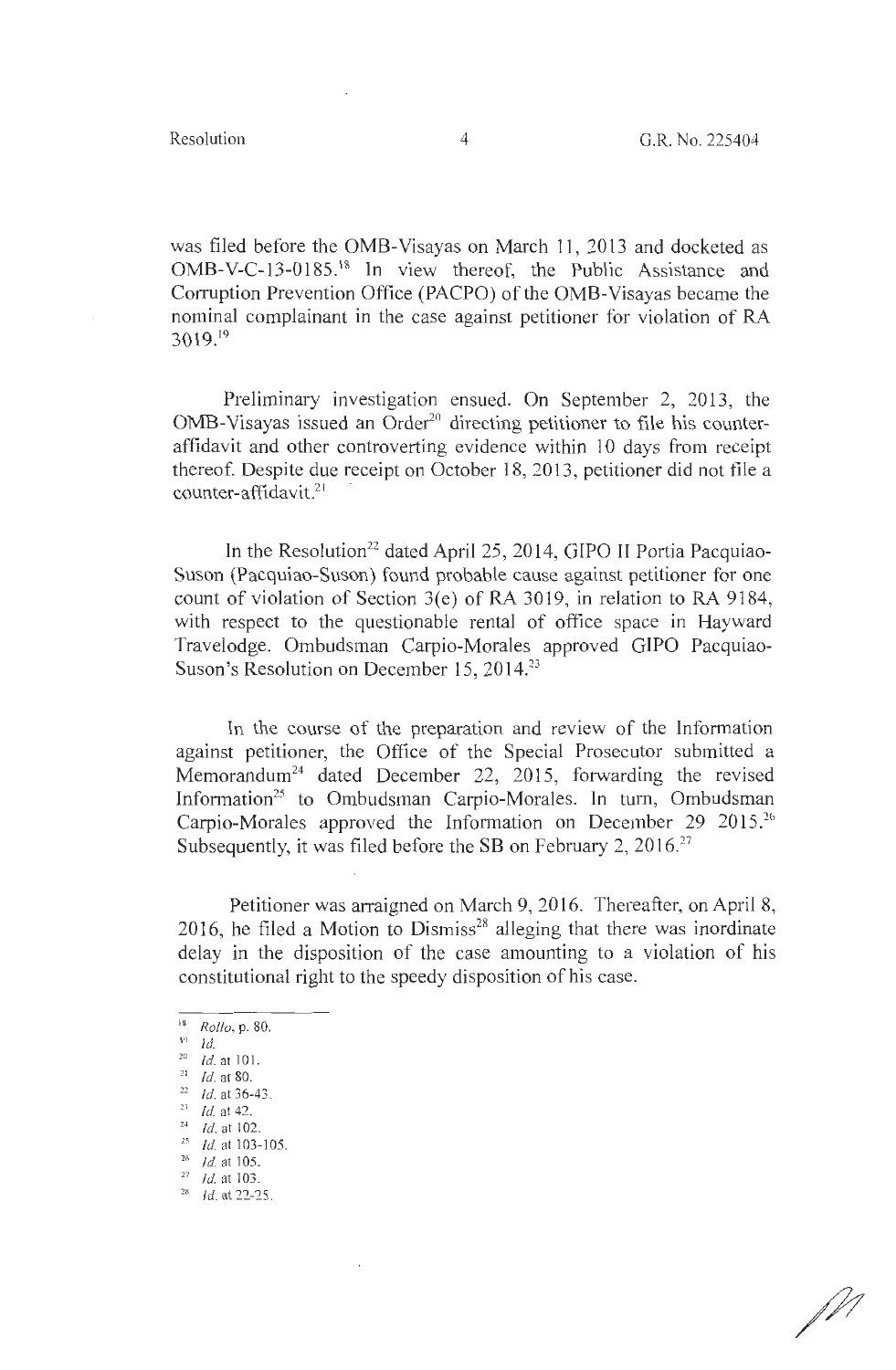$\sqrt{p}$ 

On April 11, 2016, the SB rendered the assailed Resolution<sup>29</sup> denying the Motion to Dismiss and striking down the claim of inordinate delay. Petitioner filed a Motion for Reconsideration,<sup>30</sup> but the SB denied it in the subsequent Resolution<sup>31</sup> dated June 13, 2( $(6.6)$ 

Hence, this petition raising a lone issue for resolution, to wit:

WHETHER OR NOT THE SANDIGANBAYAN COMMITTED GRAVE ABUSE OF DISCRETION AMOUNTING TO LACK OR EXCESS OF JURISDICTION IN ISSUING THE ASSAILED. RESOLUTIONS WITHOUT CONSIDERING THE ENTIRE FACTS OF THE CASE AND IN CONTRAST TO THE SUPREME COURT DECISION OF WHICH THE CHAIRMAN OF THE RESPONDENT COURT WAS THEN AN ASSOCIAQTE [sic] JLSTICE OF THE SANDIGANBAYAN FIRST DIVISION.<sup>32</sup>

Petitioner contends that there was an unreasonable delay of almost 10 years, counted from the letter dated September 25, 2006 sent by the members of the *Sangguniang Bayan* of the Municipality of Sta. Fe, Leyte to the OMB-Visayas until the filing of the }nformation before the SB on February 2, 2016. Petitioner also asserts that the SB gravely abused its discretion when it selected facts that would support its Resolution denying his Motion to Dismiss. Further, he avers that the pronouncement of the SB is not consistent with the Court's Decision in *People v. Sandiganbayan, et al.*,<sup>33</sup> which declared as follows:

The guarantee of the speedy disposition of cases under Section 16 of Article III of the Constitution applies to all cases pending before all judicial, quasi-judicial or administrative bodies. Thus, the factfinding investigation should not be deemed separate from the preliminary investigation conducted by the Office of the Ombudsman if the aggregate time spent for both constitutes inordinate and oppressive delay in the disposition of any case.<sup>34</sup>

<sup>2</sup> <sup>~</sup>Id. at 19-20.

*<sup>,</sup>u* ld.at45-47.

 $11$   $1d$ , at 49-51; penned by Associate Justice Rodolio A. Ponferrada, Chairperson, with Associate Justices Oscar C. Herrera, Jr. and Karl B. Miranda. concurring.

<sup>,</sup>\_ Id. **at 8 .** 

<sup>.</sup> u **723 Phil. 444 (20 ! 3).** 

<sup>14</sup>Id at 447.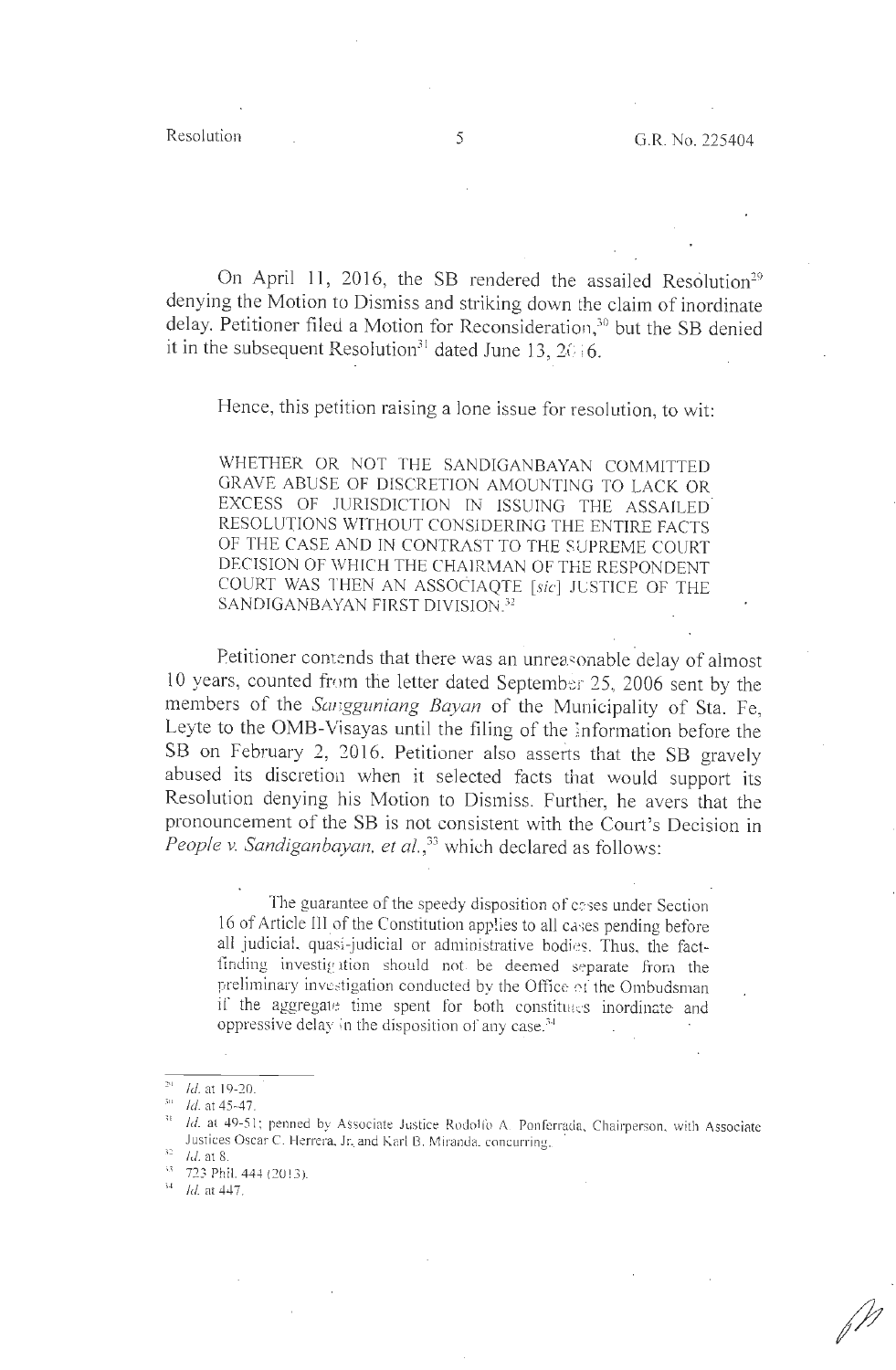#### **The Court's Ruling**

The petition has no merit.

In *Magante v. Sandiganbayan (Third Division}35 (Magante),* the Court (Third Division) clarified that delay in the disposition of cases before the 0MB begins to run on the date of the filing of a formal complaint by a private complainant or the filing by the Field Investigation Office with the 0MB of a formal complaint based on an anonymous complaint or as a result of its *motu proprio* investigations.<sup>36</sup> Thus, the period spent for fact finding investigations of the 0MB prior to the filing of the formal complaint by the Field Investigation Office is irrelevant in determining inordinate delay.<sup>37</sup>

Consistent with *Magante* is the subsequent *En Banc* Decision in *Cagang v. Sandiganbayan (Fifth Division}3<sup>8</sup>*( *Cagang).* It declared as *abandoned* the ruling in *People v. Sandiganbayan, et al.*<sup>39</sup> that factfinding investigations are included in the period for the determination of inordinate delay.

Significantly, the abandoned ruling in *People v. Sandiganbayan, et al.* is the one being invoked by petitioner in the instant case. In deciding to abandon the ruling, the Court in *Cagang* ratiocinated that the proceedings at the fact-finding stage are not yet adversarial. This period cannot be counted even if the accused is invited to attend the investigations since these are merely preparatory to the filing of a formal complaint. At this point, the 0MB will not yet determine if there is probable cause to charge the accused.<sup>40</sup>

<sup>&</sup>lt;sup>35</sup> G.R. Nos. 230950-51, July 23, 2018.

 $36$  Id. <sup>37</sup>*Id.* 

<sup>38</sup>G.R. Nos. 206438, 206458 and 21014 1-42, July 3 1, 20 18. 39 *People v. Sandiganbayan, el al , supra* note 33.

<sup>40</sup>*Magan/e* v. *Sandiganbayan (Third Division), el al., supra* note 35.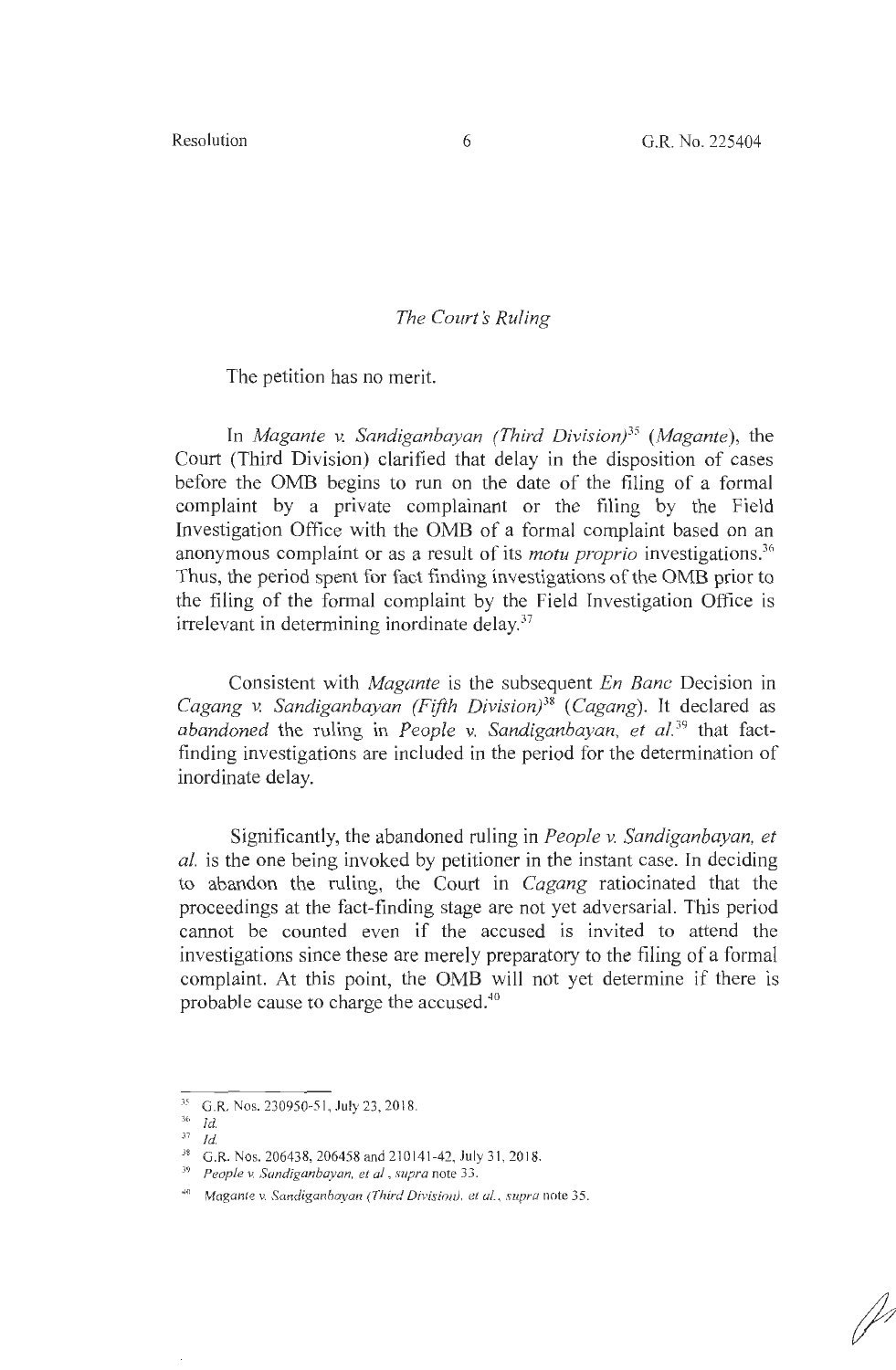In addition, *Cagang* pronounced:

The period for the determination of whether inordinate delay was committed shall commence from the filing of a formal complaint and the conduct of the preliminary investigation. The periods for the resolution of the preliminary investigation shall be that provided in the Rules of Court, Supreme Cowt Circulars, and the periods to be established by the Office of the Ombudsman. Failure of the defendant to file the appropriate motion after the lapse of the statutory or procedural periods shall be considered a waiver of his or her right to speedy disposition of cases.<sup>41</sup>

Applying the foregoing pronouncements in the case at bar, the Court affirms the SB 's finding that there was no inordinate delay. The SB aptly ruled, thus:

The Court is not inclined to give due course to the Motion it appearing that the complaint-affidavit of the *PA CPO* was filed before the [0MB] on March 11 , 2013, and the corresponding Information was filed in Court on February 2, 2016.

Thus, it took the [0MB] less than three (3) years to conduct and terminate the preliminary investigation. Such period of time can hardly be considered "inordinate" delay that would violate the right of the accused-movant to a speedy disposition of his case and warrant the dismissal of the case.

That the letter-complaint of the six (6) SB Members of Sta. Fe Leyte dated September 25, 2006, was presumably filed before the *PACPO* on said date should not be considered in computing the period in the conduct of the preliminary investigation as it was only a fact finding examination/investigation; and hence, the preliminary investigation proper commenced to run only on March 11, 2013, after the *PACPO* terminated its fact finding examination/investigation and filed before the [0MB] its complaint-affidavit against the accusedmovant for preliminary investigation.<sup>42</sup> (Italics omitted.)

The Court is mindful of the duty of the OMB under the 1987 Constitution (Constitution) and RA  $6770<sub>1</sub><sup>43</sup>$  otherwise known as "The Ombudsman Act of 1989," to act promptly on complaints brought before

<sup>&</sup>lt;sup>41</sup> *Cagang v. Sandiganbayan (Fifth Division), supra* note 38.<br><sup>42</sup> *Rollo, p. 50.*<br><sup>43</sup> Entitled "An Act Providing for the Functional and Structural Organization of the Office of the Ombudsman, and for Other Purposes," approved on November 17, 1989.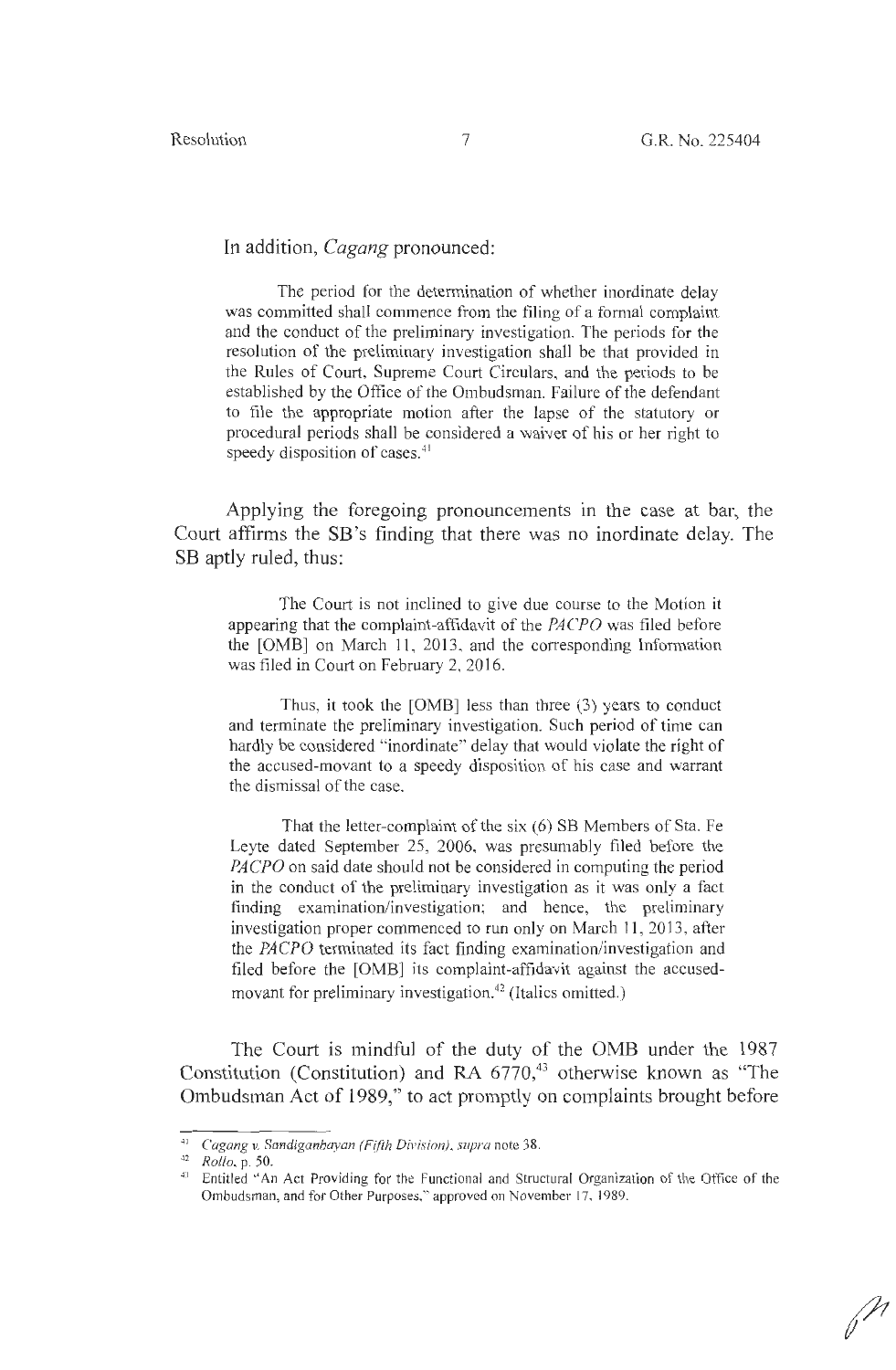it. Specifically, Section 16, Article III of the Constitution guarantees to all persons the right to a speedy disposition of their cases before all judicial, quasi-judicial, or administrative bodies. This constitutional right is available not only to the accused in criminal proceedings but to all parties in all cases, whether civil or administrative in nature, as well as all proceedings, either judicial or quasi-judicial.<sup>44</sup> Thus, any party to a case may demand expeditious action by all officials who are tasked with the administration of justice, 45 including the Ombudsman.

Further, the Constitution expressly tasks the OMB to resolve complaints lodged before it with dispatch from the moment they are filed. Section 12, Article XI of the Constitution commands:

Section 12. The Ombudsman and his Deputies, as protectors of the people, shall act promptly on complaints filed in any form or manner against public officials or employees of the Government, or any subdivision, agency or instrumentality thereof, including government-owned or controlled corporations, and shall, in appropriate cases, notify the complainants of the action taken and the result thereof.

To magnify the above constitutional mandate, Section 13 of RA 6770 provides:

Section 13. *Mandate.* — The Ombudsman and his Deputies, as protectors of the people, shall act promptly on complaints filed in any form or manner against officers or employees of the Government, or of any subdivision, agency or instrumentality thereof, including government-owned or controlled corporations, and enforce their administrative, civil and criminal liability in every case where the evidence warrants in order to promote efficient service by the Government to the people.

However, the duty of the 0MB to act promptly on complaints before it should not be mistaken with a hasty resolution of cases at the expense of thoroughness and correctness.<sup>46</sup>. It bears stressing that

<sup>&</sup>lt;sup>++</sup> *Coscolluela v. Sandiganbanan, 714 Phil. 55. 61 (2013).*<br><sup>+5</sup> *Postumo v. The Changellos of UP Manila, 628 Phil. 628* 

<sup>&#</sup>x27; *Raquero v. The Chancellor of* UP-Manila, 628 Phil. 628, 639(2010).

<sup>&</sup>lt;sup>46</sup> Raro v. The Honorable Sandiganbayan, (Second Division), et al., 390 Phil. 917, 948 (2000), citing *Dansal v. Hon. Femc:nd.?.* . 383 Phi!. 897, 908 (2000).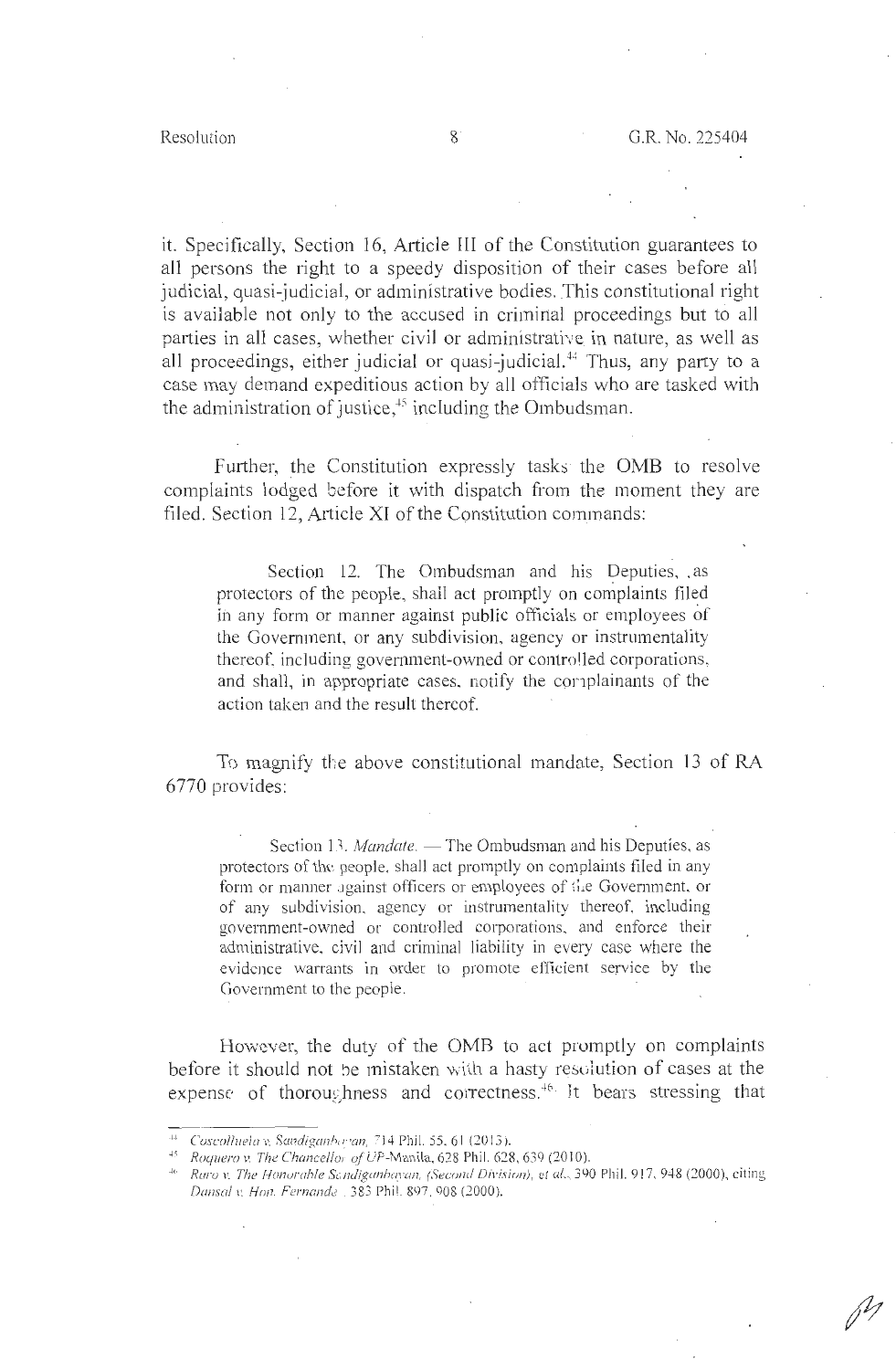inordinate delay is determined not through mere mathematical reckoning but through the examination of the facts and circumstances surrounding the case. 47 It is the duty of the courts to appraise a reasonable period from the point of view of how much time a competent and independent public officer would need in relation to the complexity of a given case. If there has been delay, the prosecution should be able to satisfactorily explain the reasons for the delay and that the accused did not suffer prejudice as a result.<sup>48</sup>

Jurisprudence has listed the following factors to consider in treating petitions invoking the right to speedy disposition of cases:  $(1)$ length of the delay, (?) reasons for the delay, (3) assertion of right by the accused, and (4) prejudice to the respondent.<sup>49</sup> Taking these factors into consideration, the Court finds that there was no inordinate delay in the conduct of the prelin inary investigation and the filing of the Information by the 0MB.

It is notable that on September 2, 2013, the OMB-Visayas issued an Order directing petitioner to file his counter-affidavit and other controverting evidence within 10 days from rectipt thereof. However, petitioner did not file a counter-affidavit despite due receipt of the Order on October 18, 2013 . Further, it is worth mentioning that petitioner had the opportunity to seek reconsideration or move for a reinvestigation of the draft resolution approved by Ombudsman Carpio-Morales. Pursuant to Section 7(a), Rule II of Administrative Order No. 07, otherwise known as the *Rules of Procedure of the Office of the Ombudsman,*  petitioner could have filed a motion for reconsideration or reinvestigation of the Resolution dated April 25, 2014, which Ombudsman Carpio-Morales approved on December 15, 2014, within five days from notice thereof with the OMB. He chose not to do so. Instead, he waited until the Information was filed against him with the SB on February 2, 2016.

<sup>111</sup>*Cagang v, Sandiganbayai , supra* note 38.

<sup>9</sup>See *.'?ev11elta* v. *People,* c;.R. No. 237039, June 10, 20 19; *Cagc, 1.-~ v. Sandiganbayan, supra* note 38, citing *Barker v. Wingo*, 407 U.S. 514 (1972) in *Martin v. er,* 208 Phil. 658, 664 (1983); *Magante v. Sandiganbaya1, supra note 33; and The Ombudsman v. Jurado, 583 Phil. 132, 145* (2008), citing *Dela f'eFia* 1. *Sandiganbaycin.* 41 2 Phil. 921,929(2001).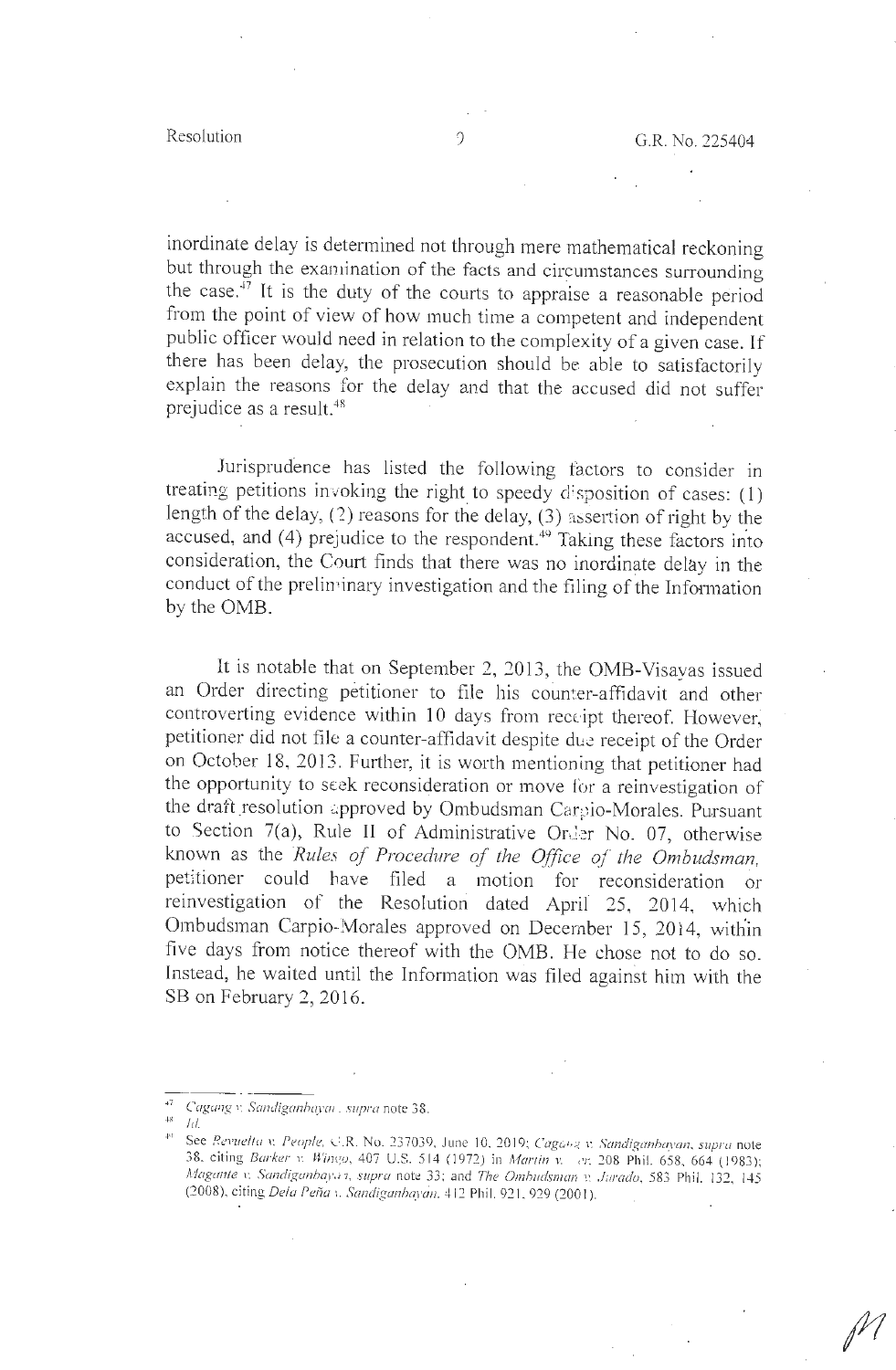Additionally, the constitutional right to speedy disposition of cases, like the right ;o a speedy trial, is deemed violated only when the proceeding is attended by vexatious, capricious, and oppressive delays. *so*  Here, the Court does not find the period in question to be vexatious, capricious, or oppressive to petitioner as would warrant the dismissal of the case on the ground of inordinate delay. As stated by the prosecution, with respect to the period covering 2013 to 2016, the records will support the necessary delay that attended the resolution of the PACPO's complaint.<sup>51</sup> Notably, petitioner's failure to file his counter-affidavit did not help and even contributed to the delay in the resolution of the complaint. The prosecution also explained that the levels of review that the case had to undergo were necessary to ensure that the. probable cause finding and the indictment of petitioner will stand the grueling and exacting standards of trial.<sup>52</sup> Moreover, apart from the volume of documents that the OMB had to peruse, worthy of note is the fact that the COA did not submit an audit report on the alleged conflict of interest in the contract executed by and between petitioner and Hayward Travelodge.<sup>53</sup> Taking these into account, the Court finds justifiable the period of time that the 0MB spent for the resolution of the complaint.

On the other hand, petitioner failed to raise specific instances demonstrating that the proceedings were attended by vexatious, capricious, and oppressive delays. Furthermore, he failed to adequately show that he was prejudiced by the alleged delay.

Accordingly, the Court holds that the SB did not commit grave abuse of discretion amounting to lack or excess of jurisdiction in denying petitioner's Motion to Dismiss. 54 ·

**WHEREFORE,** the Petition is **DISMISSED.** The . Resolutions dated April 11, 2016 and June 13, 2016 issued by the *Sandiganbayan* - Sixth Division in SB-16-CRM-005 l are **AFFIRMED.** 

<sup>&</sup>lt;sup>su</sup> People v. The Sandiganbayan, Fifth Division, et al., 791 Phil. 37, 55 (2016).

<sup>;,</sup> *Rollo,* p. 85.

 $\frac{1}{2}$  *Id.* 

 $^{53}$  Id.

 $1d.$  at 22-24.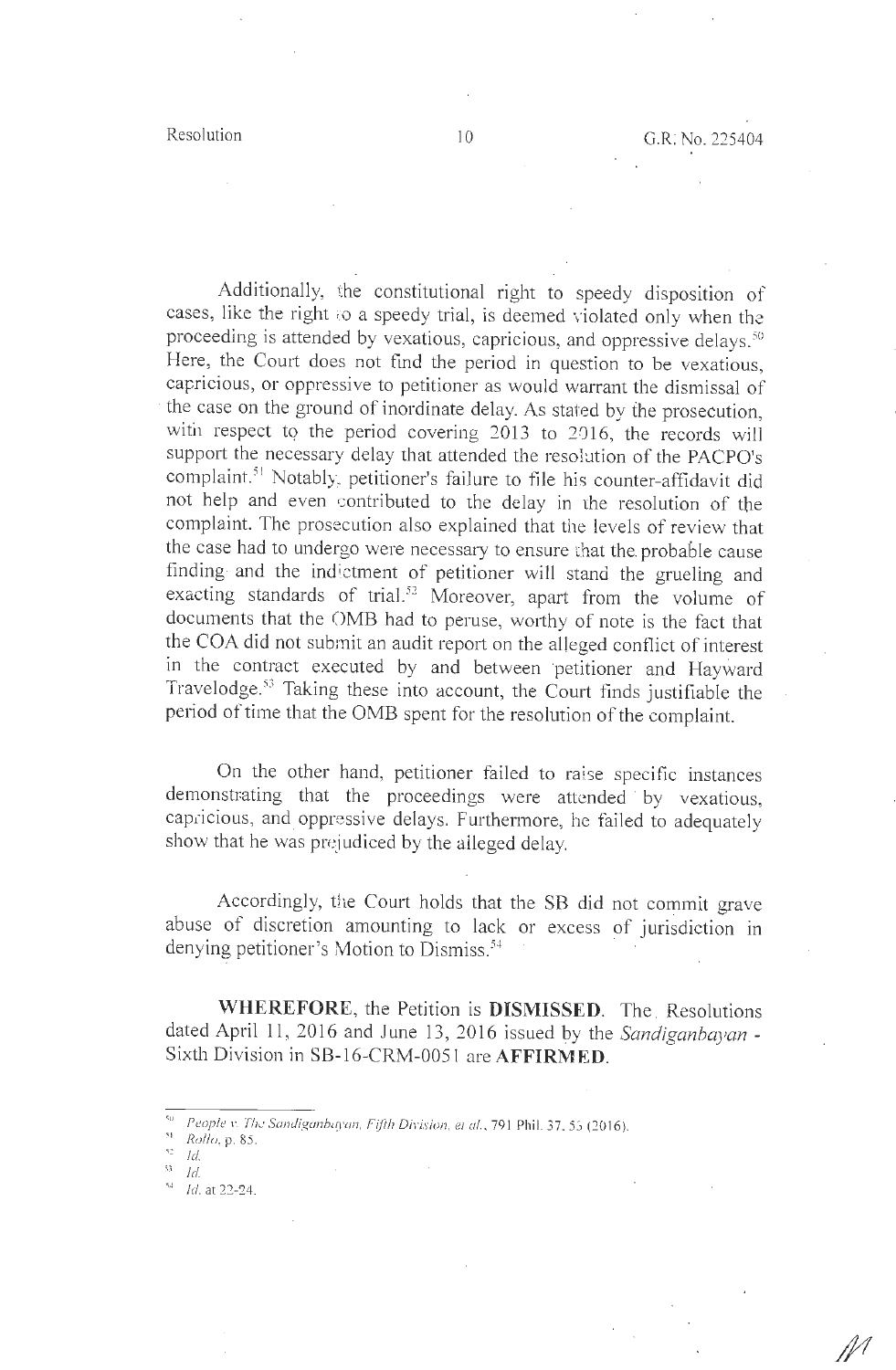Resolution 11 G.R. No. 225404

**SO ORDERED.** 

**HENRA JEAN PA/UL B. INTING** *Associate Justice* 

WE CONCUR:

**ESTELA M. PERLAS-BERNABE** · *Senior Associate Justic·e* 

*Chairperson* 

ULL. 40 **HERNANDO** *Associate Justic:e* 

*~·* 

**EDGARDO L. DELOS SANTOS** *Associate Justice* 

(On leave) **PRISCILLA BALTAZAR PADILLA**  *Associate Justice*